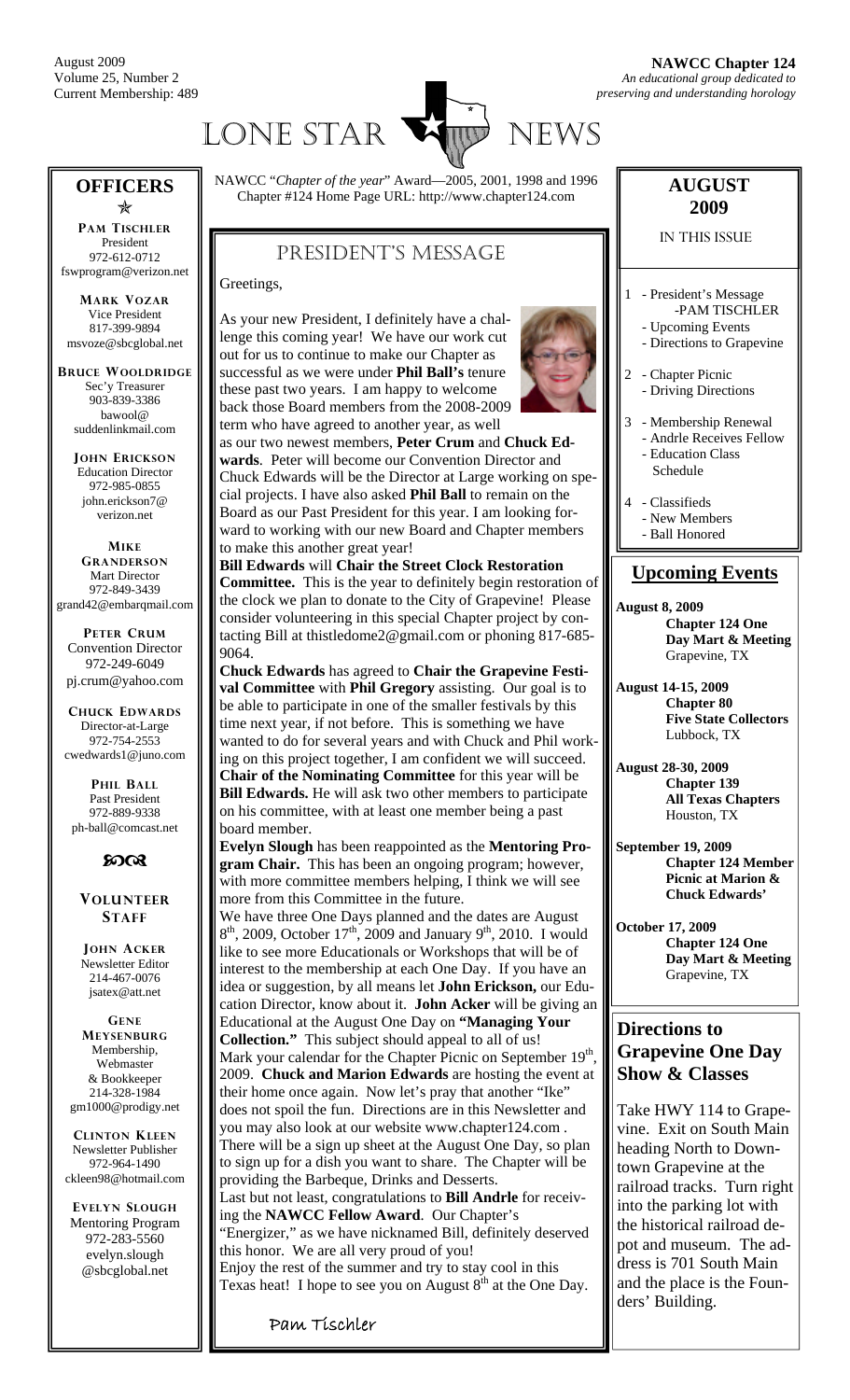

# **It is Picnic Time for Chapter 124 Families Mark Your Calendar – September 19th, 2009 at 5:00 PM**

Marion and Chuck Edwards are opening their place in Oak Leaf for Chapter 124's Picnic on Saturday, September 19th, at 5:00 PM. This is your chance to bring your family and/ or significant other which also includes kids and grandkids for a social event. There will be swimming (you have to be

the Life Guard for your family), games and, of course, we all love "Show and Tell" even if it is not clock or watch related.

The Chapter will provide the Meat, Desserts, Soft Drinks and Bottled Water, so if you want anything else to drink, please bring your own. **This year we will have a signup sheet for Snacks, Vegetables, Salads and Bread at the August 8th One Day.** We are asking that you bring enough for six to eight people.

This is always a fun social event for the Chapter, so you do not want to miss out! Don't forget to bring your Lawn Chair as we may need extra chairs. Directions are in this Newsletter and on the Chapter Web Page. Hope to see you there!

For more information, contact Chuck and Marion Edwards by phoning 972-754-2553 or Pam Tischler at 972-612-0712.



#### **2009 Chapter 124 Picnic Driving Directions:**

The Chapter 124 Picnic will be held at the home of Marion and Chuck Edwards in Oak Leaf Saturday, September 19<sup>th</sup>, at 5:00 PM.

The address in Oak Leaf is 983 E. Highland Rd. Unfortunately, Mapquest on that address is not accurate. However, if you ask for a map of a fictional address (1039 E. Highland Rd) instead of the actual address (983 E. Highland Rd.) you get a map that is right on the money.

#### **From the Waco area:**

Take I-35 E North to exit 411 (Ovilla Rd.; FM 664)

Turn West & follow FM 664 to Westmoreland Rd. (3.5 miles)

Westmoreland Rd. is 1 mile West of the Dollar General Store

Turn South (Left) on Westmoreland Rd. & follow it 1.8 miles.

Turn East (Left) on E. Highland Rd. & follow it .6 mile.

#### **From the Mid-Cities area:**

Take 360 South to I-20 East.

Follow I-20 East to I-35 E South.

Follow I-35 E South to exit  $411 =$  Ovilla Rd.; FM664 (7.1 miles) Turn West & follow FM664 to Westmoreland Rd. (3.5 miles) Westmoreland Rd. is 1 mile West of the Dollar General Store Turn South (Left) on Westmoreland Rd. & follow it 1.8 miles. Turn East (Left) on E. Highland Rd. & follow it .6 mile.

#### **From the North Dallas area:**

Take I-35 E South to exit  $411 =$  Ovilla Rd.; FM664 (7.1 miles) Turn West & follow FM 664 to Westmoreland Rd. (3.5 miles) Westmoreland Rd. is 1 mile West of the Dollar General Store Turn South (Left) on Westmoreland Rd. & follow it 1.8 miles. Turn East (Left) on E. Highland Rd. & follow it .6 mile.

#### **From the East Texas area:**

Take I-20 West to I-35 E South.

Follow I-35 E South to exit  $411 =$  Ovilla Rd.; FM664 (7.1 miles) Turn West & follow FM664 to Westmoreland Rd. (3.5 miles) Westmoreland Rd. is 1 mile West of the Dollar General Store Turn South (Left) on Westmoreland Rd. & follow it 1.8 miles. Turn East (Left) on E. Highland Rd. & follow it .6 mile.

Call 972-754-2553 if you need additional directions.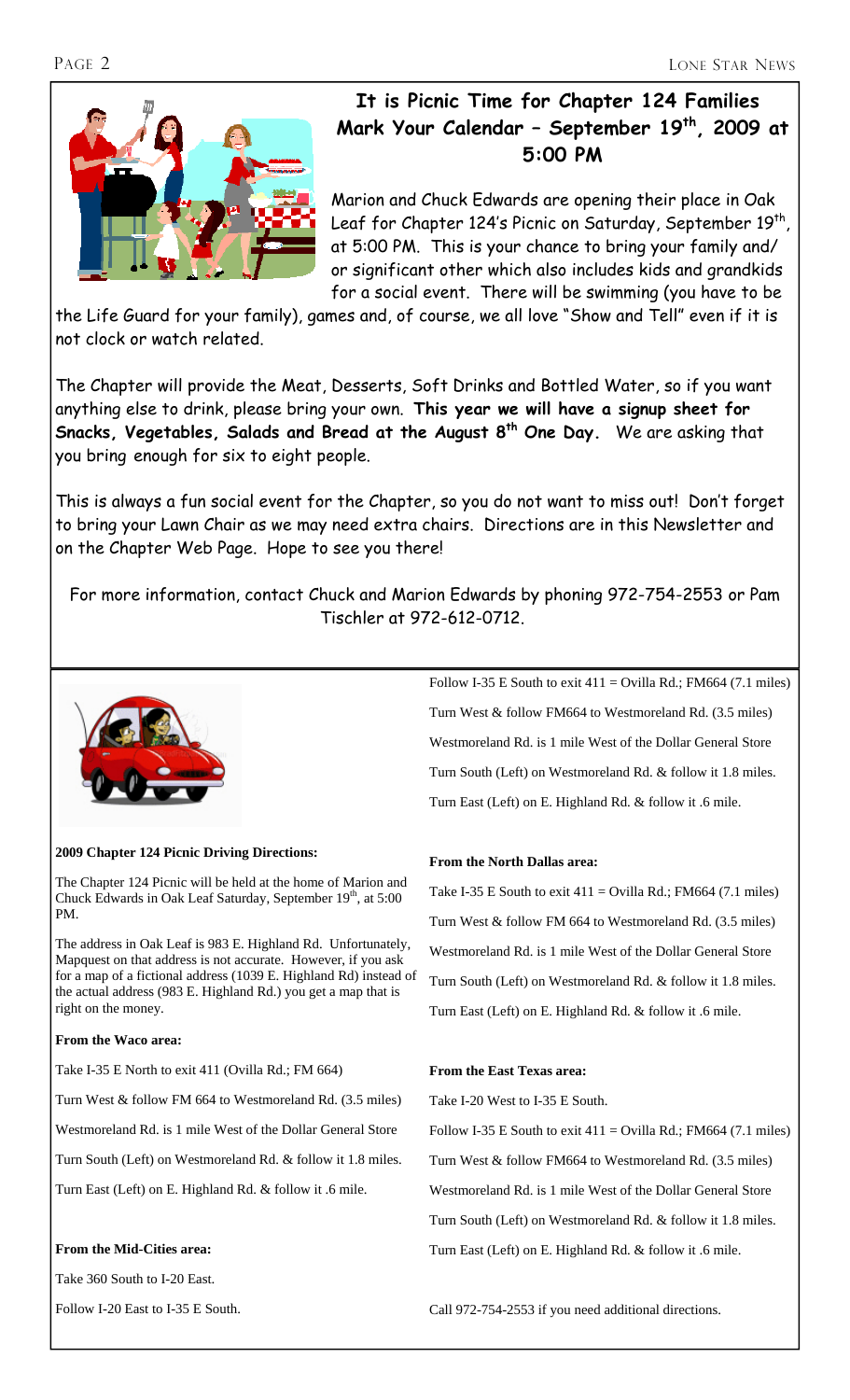| ٠ | ×<br>I |
|---|--------|
|---|--------|

| <b>APPLICATION/RENEWAL FOR LONE STAR CHAPTER 124, NAWCC</b><br>An educational group dedicated to preserving and understanding horology.<br>Complete and send with applicable check made payable to: Lone Star Chapter #124<br>To Gene Meysenburg gm1000@prodigy.net, 11028 Creekmere, Dallas, TX 75218 |                                                                                |                                                                      |
|--------------------------------------------------------------------------------------------------------------------------------------------------------------------------------------------------------------------------------------------------------------------------------------------------------|--------------------------------------------------------------------------------|----------------------------------------------------------------------|
| Please PRINT:<br>Mr. Mrs. Ms. Chease check appropriate blank.)                                                                                                                                                                                                                                         | Check appropriate box:<br>$\Box$ New #124 Member<br>$\Box$ Renew my membership | Dues are \$10 per year.<br>Yrs @ $$10 =$<br>Join/renew for 1-5 years |
|                                                                                                                                                                                                                                                                                                        |                                                                                |                                                                      |
|                                                                                                                                                                                                                                                                                                        |                                                                                |                                                                      |
|                                                                                                                                                                                                                                                                                                        |                                                                                |                                                                      |
|                                                                                                                                                                                                                                                                                                        |                                                                                |                                                                      |
|                                                                                                                                                                                                                                                                                                        |                                                                                |                                                                      |

To join Chapter #124, you must be an NAWCC member, or have applied for NAWCC membership. Have you applied for National membership, but haven't gotten a membership number? Check here \_\_\_\_. (Date of your application/check to National.)

### **Congratulations to Bill Andrle**

The NAWCC awarded **Bill Andrle** with the **Fellow Award** at our Annual Meeting on June  $20<sup>th</sup>$ , 2009! If there was ever any one individual who we could call our "**Chapter Energizer,**" it would be Bill. He has served six years on the Chapter Board, taught numerous courses for the Chapter, volunteered wherever he was needed as well as being our Newsletter Editor for several years when his wife, Debbie, was no longer able to do it. The Regional Exhibit this year was unbelievable with it basically being a one man show of "Tools of the Trade." We could go on and on about his accomplishments; however, we all know Bill and what he has done. Remember he lives in Ross, TX, not in the Dallas area, so he has a 90 minute drive one way to volunteer. He always greets you with that big smile and wants to know what he can do to help you

as a Chapter Member. **Once again, Congratulations to you, Bill, as you are most deserving!**



**(L to R) Phil Ball, Bill Andrle and Pam Tischler** 

### **Upcoming Education Classes**

Location for Classes: Founders' Building, 701 South Main, Grapevine, TX Check Chapter 124 Website @ www.chapter124.com for any changes or updates. (\*Note: Time of classes is normally 9 am to 5 pm)

| <b>CLASS</b>                                                                                                              | DATE                | <b>COST</b> | <b>INSTRUCTOR</b>                                            |
|---------------------------------------------------------------------------------------------------------------------------|---------------------|-------------|--------------------------------------------------------------|
| <b>Open Workbench</b><br>Skills Workshop—Wheel Reversal<br>on American Kitchen Movements                                  | August 15, 2009     | \$5.00      | Mark Vozar<br>817-399-9894 for info                          |
| <b>Repair and Replacement of an</b><br><b>American Strip Recoil Escapement</b><br><b>FSW F501</b> (prerequisite FSW F101) | August 22-23, 2009  | \$190       | <b>Fred Tischler</b><br>Mark Vozar-Registrar<br>817-399-9894 |
| <b>Jeweler's Lathe II</b><br>Prerequisite: Jeweler's Lathe I                                                              | September 26, 2009  | \$30        | <b>Bill Andrle</b><br>254-829-1559                           |
| <b>Carriage Clock Repair</b><br>Prerequisites: Kitchen Clock 100<br>& Spring Barrel 200                                   | October 3-4, 2009   | \$60        | Fred Tischler<br>John Erickson-Registrar<br>972-985-0855     |
| <b>Chime Clock Repair FSW F103</b><br>Prerequisite: FSW F102                                                              | October 23-26, 2009 | \$275       | <b>Fred Tischler</b><br>Mark Vozar-Registrar<br>817-399-9894 |